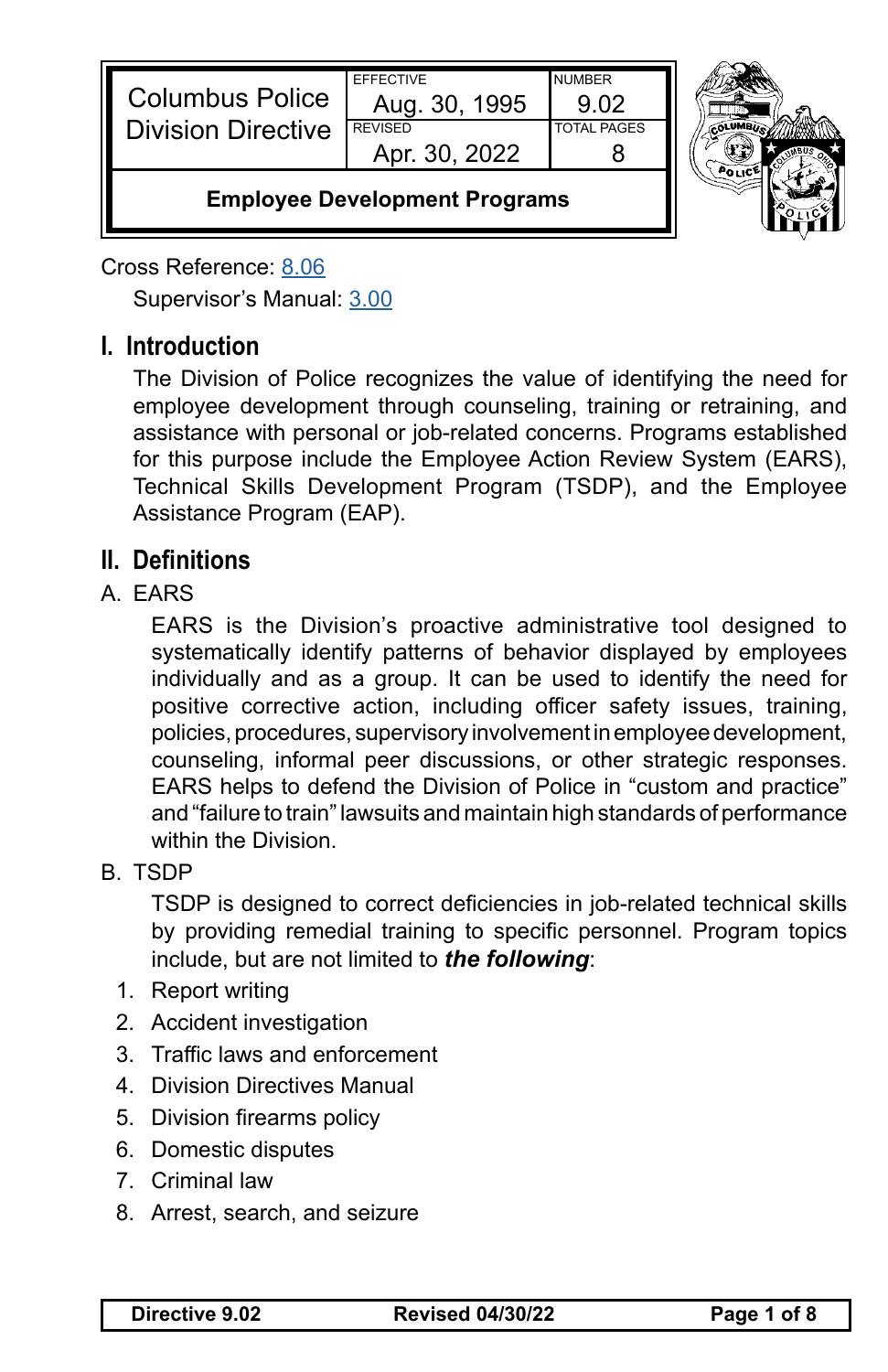- 9. Patrol operations
- 10. Police radio and computer operation
- 11. Defensive tactics
- C. EAP

EAP is a confidential program facilitated by Columbus Public Health. The program is designed to assist employees with personal or job-related concerns which may affect their personal or professional well-being. These concerns may include health, marital status, family, finances, substance abuse, emotional matters or stress, etc.

# **III. Policy Statements**

- A. EARS
	- 1. EARS shall be used to explore an employee's job performance to identify risk indicators, behavior patterns, and trends.
	- 2. EARS may initiate intervention by alerting the chain of command that a review of the employee's behavior is warranted. The chain of command shall then decide whether any actions, such as education or deterrence strategies, are necessary. This reinforces the supervisor's involvement in the employee's professional development and the chain of command's periodic review of all factors relating to the employee's job performance.
- B. TSDP
	- 1. Personnel may participate in the TSDP through their own initiative or as a result of a supervisor's direction.
	- 2. The Training Bureau, in coordination with the training coordinators, shall facilitate the program.
	- 3. When remedial training is directed and approved by the chain of command, *contact the Advanced Training Unit Sergeant to* schedule training for the next available date the course is offered unless there is a conflict with the employee's schedule due to vacation or mandatory training. Remedial training should be completed within six months of a deficiency being noted*,* if possible.
- C. EAP
	- 1. Personnel may participate in the EAP through their own initiative or as directed by a Division supervisor.
	- 2. Personnel showing a positive drug test during random drug testing may be required to participate as prescribed by their respective collective bargaining agreement.
	- 3. Personnel may participate in the program three times per year while on duty with no charge to their leave time. Additional visits may be scheduled on their own time.
	- 4. Involved personnel shall contact the EAP office to arrange participation.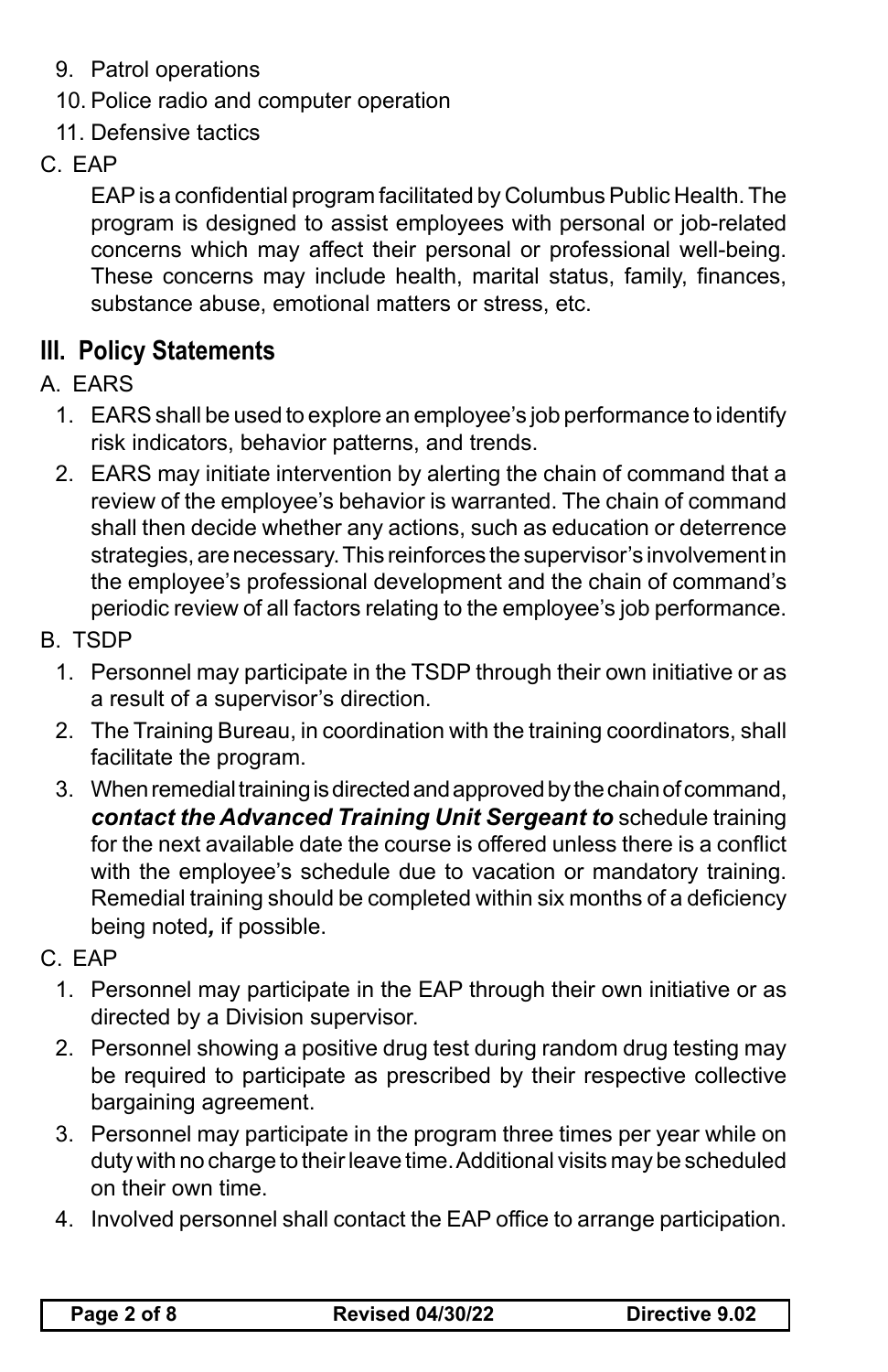# **IV. Procedures**

- A. EARS for Sworn Personnel
	- 1. Internal Affairs Bureau (IAB)
		- a. No later than April 1 and October 1 of each year, review the following incidents in IAB's investigations database for patterns of behavior by all officers during the previous 12 months:
		- (1) Level 2 through Level 8 uses of force
		- (2) *Citizen c*omplaints for which the investigations have been completed
		- (3) Injuries to prisoners
		- b. Review all complaints and exclude any of *the following findings*:
			- (1) Exonerated
			- (2) Unfounded based on Article 8.12 in the current collective bargaining agreement, unless there were 3 or more of these complaints during the 12-month period under review
		- c. Prepare charts of the remaining complaints that:
			- (1) Show the total number of incidents
			- (2) Show the total number of officers involved
	- 2. EARS Committee
		- a. During semiannual meetings, review the investigations identified by IAB.
		- b. Vote to determine if the investigations reveal *any of the following*  emerging patterns:
			- (1) Allegations (clusters or those similar in nature)
			- (2) Individual or group behavior
			- (3) Verbal or nonverbal communication
			- (4) Tactics
			- (5) Levels of uses of force compared with subjects' resistance/aggression
			- (6) Race, *sex, sexual orientation,* gender *identity or expression, color, religion, ancestry, national origin, age, disability, family or military status,* and other generally objective means of describing subjects or complainants *that are protected by a federal, state, or local law or ordinance*
			- (7) Reactions to key words, actions, or circumstances
			- (8) Injuries sustained by citizens
			- (9) Personality conflicts
			- (10)Other areas of concern
		- c. Prepare and forward to Executive Staff the minutes of EARS Committee meetings, including the names of all officers whose investigations were reviewed.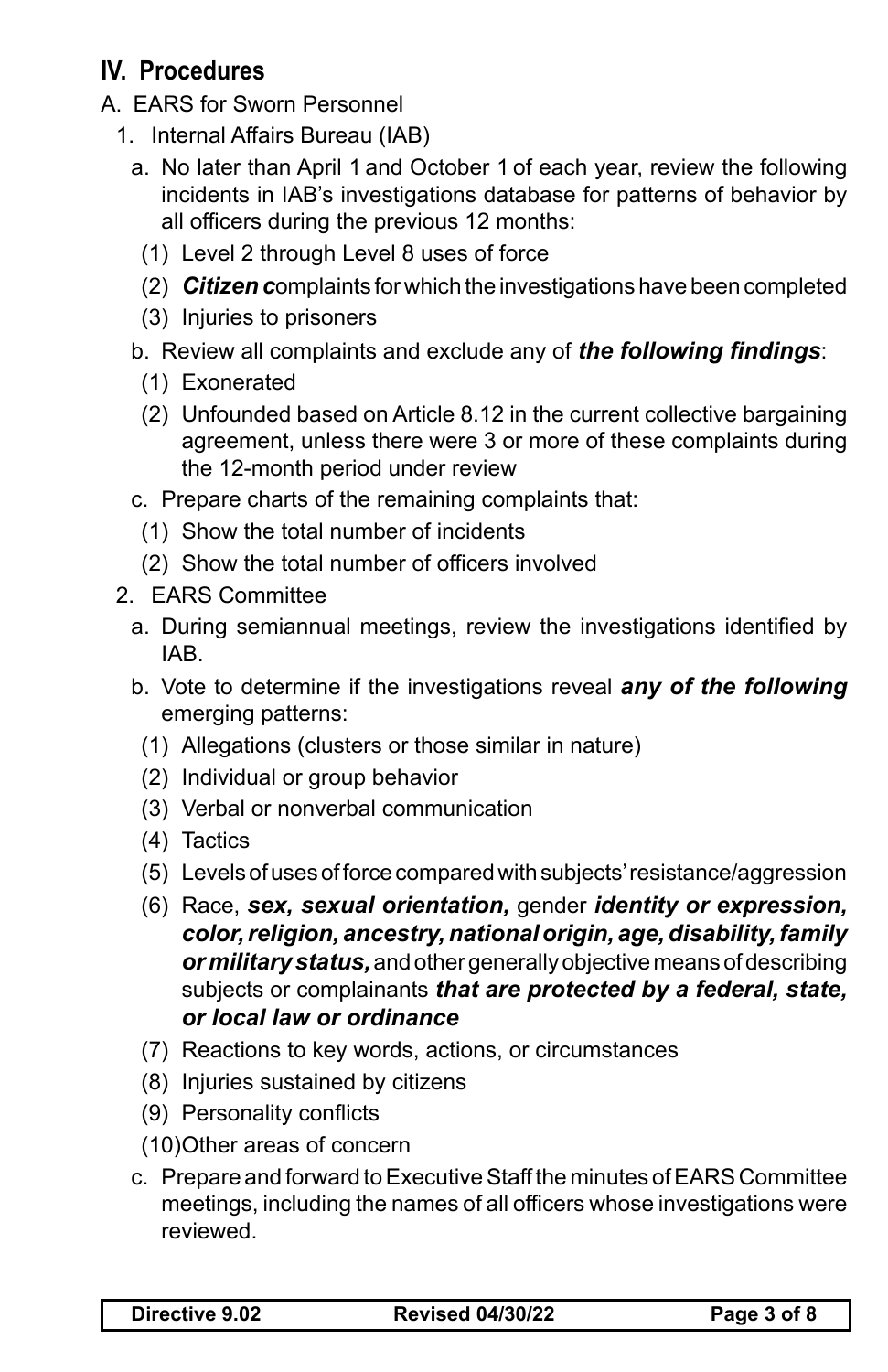- d. The EARS Committee Chairperson shall present session findings to Executive Staff, including a brief synopsis of the circumstances regarding each person that is referred. Referral letters should be presented to the appropriate deputy chiefs at this time.
- e. The EARS Committee Chairperson shall review follow-up courses of action with the Training Bureau Liaison if the committee believes a pattern of conduct is caused by a training deficiency or training is needed to improve responses.
- 3. Involved Officer's Immediate Supervisor
	- a. Examine the investigations reviewed by the EARS Committee, consider all applicable records, and then interview the officer.
	- b. Contact the EARS Chairperson if questions remain *about* the findings of the committee, such as what specifically was noted that concerned the committee.
	- c. Complete a Sworn EARS Action Plan, form J-10.110S, and make a recommendation on whether a pattern of conduct that warrants further review or another problem exists. Forward it through the chain of command within 14 days of receiving the EARS Committee findings.
		- (1) Recommend no further action when the review reveals no evidence of a pattern or another problem.
		- (2) Recommend a course of action when the review reveals evidence of a pattern or another problem. Refer to the Supervisor's Manual for possible courses of action to recommend.
	- d. Once a course of action is approved by the appropriate deputy chief, discuss the concerns with the officer and cause the follow-up course of action to be implemented. If remedial training is recommended, ensure that it is completed and documented within six months if possible.
	- e. Forward a draft of the Sworn EARS Action Plan to *Human Resources* for filing.
	- f. Upon completion of the Sworn EARS Action Plan, forward all follow-up information to the appropriate deputy chief.
- 4. Involved Officer's Chain of Command
	- a. Review the immediate supervisor's recommendations for accuracy, fairness, and compliance with Division policies.
	- b. Forward the summary of the follow-up to the appropriate deputy chief for approval.
- 5. Deputy Chief
	- a. Upon receiving the findings of the EARS Committee, forward the packet through the chain of command to the involved officer's immediate supervisor to conduct the follow-up when a perceived pattern has been identified.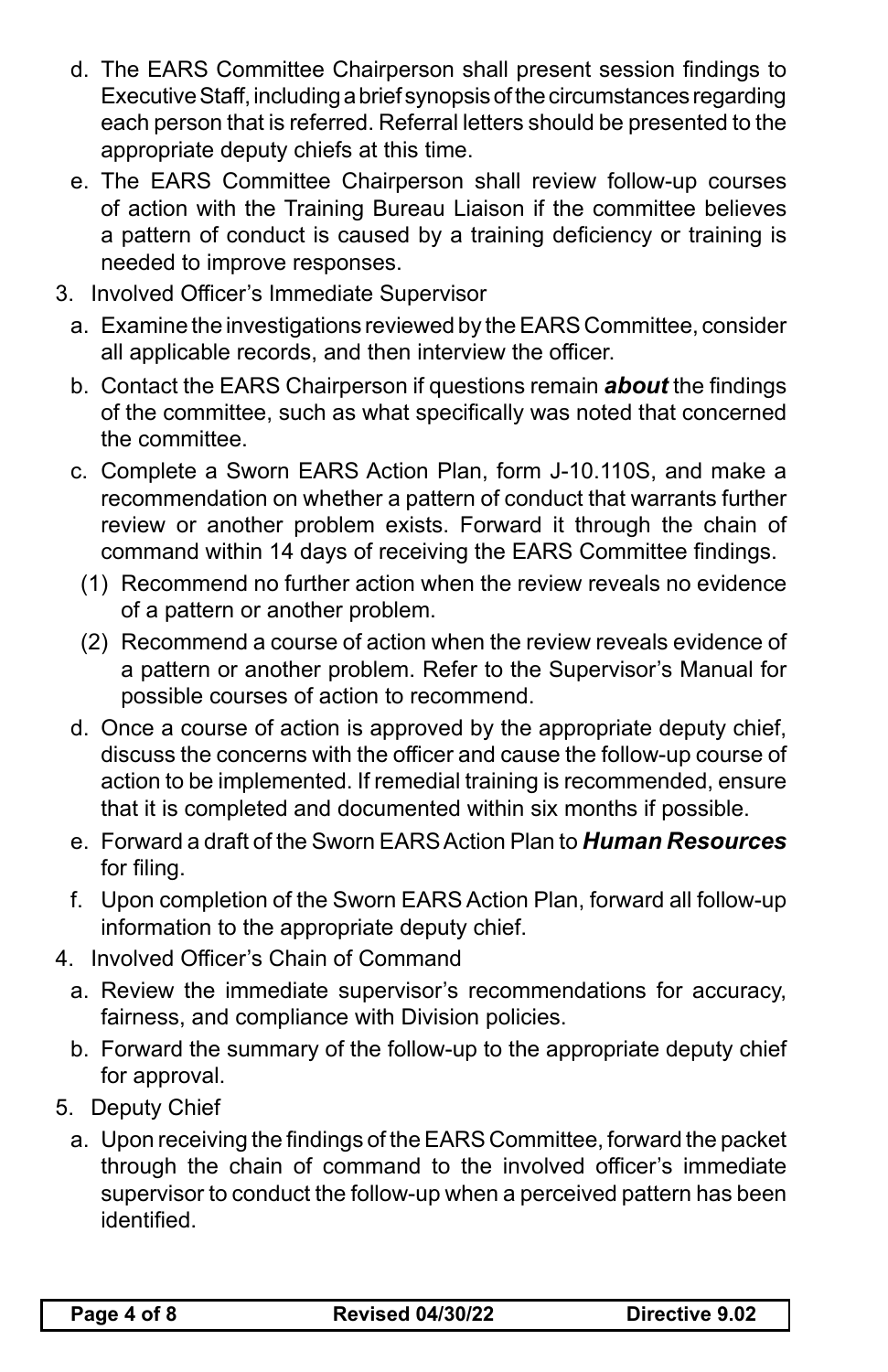- b. Upon receiving the summary of the follow-up, approve a course of action, and forward through the chain of command to the involved officer's immediate supervisor.
- c. Forward a copy of the chain of command findings and/or Sworn EARS Action Plan to the EARS Committee Chairperson.
- d. Ensure that the follow-up course of action is implemented by the involved officer's immediate supervisor.
- e. Forward all follow-up information to *Human Resources* when completed.
- 6. Involved Officer's Change of Assignment during Sworn EARS Action Plan
	- a. Involved officer's former immediate supervisor
	- (1) Forward the Sworn EARS Action Plan to the officer's immediate supervisor of the new assignment.
	- (2) Meet with the officer's immediate supervisor and discuss the Sworn EARS Action Plan.
	- b. Involved officer's immediate supervisor
		- (1) Advise the chain of command of the approved Sworn EARS Action Plan.
		- (2) Assume responsibility for implementation of the approved Sworn EARS Action Plan.

#### 7. *Human Resources*

- a. File the draft of the Sworn EARS Action Plan in the officer's Master Personnel File.
- b. Upon receipt of the completed Sworn EARS Action Plan, maintain the original in the officer's Master Personnel File.
- 8. Professional Standards Bureau
	- a. Conduct an annual evaluation of EARS for sworn personnel.
	- b. Forward a report of the evaluation to the Chief of Police by April 1 of each year to include recommendations for improving the efficiency and effectiveness of the system. Include *the following information*:
	- (1) Number of referrals reviewed
	- (2) Number of plans submitted versus no action taken
	- (3) Three-year review to check for repeat referrals
	- (4) Any additional details/data necessary to determine efficiency and effectiveness
- 9. Training Bureau Liaison

Review follow-up courses of action with the EARS Chairperson and adjust the in-service training program as needed in response to trends and problems revealed.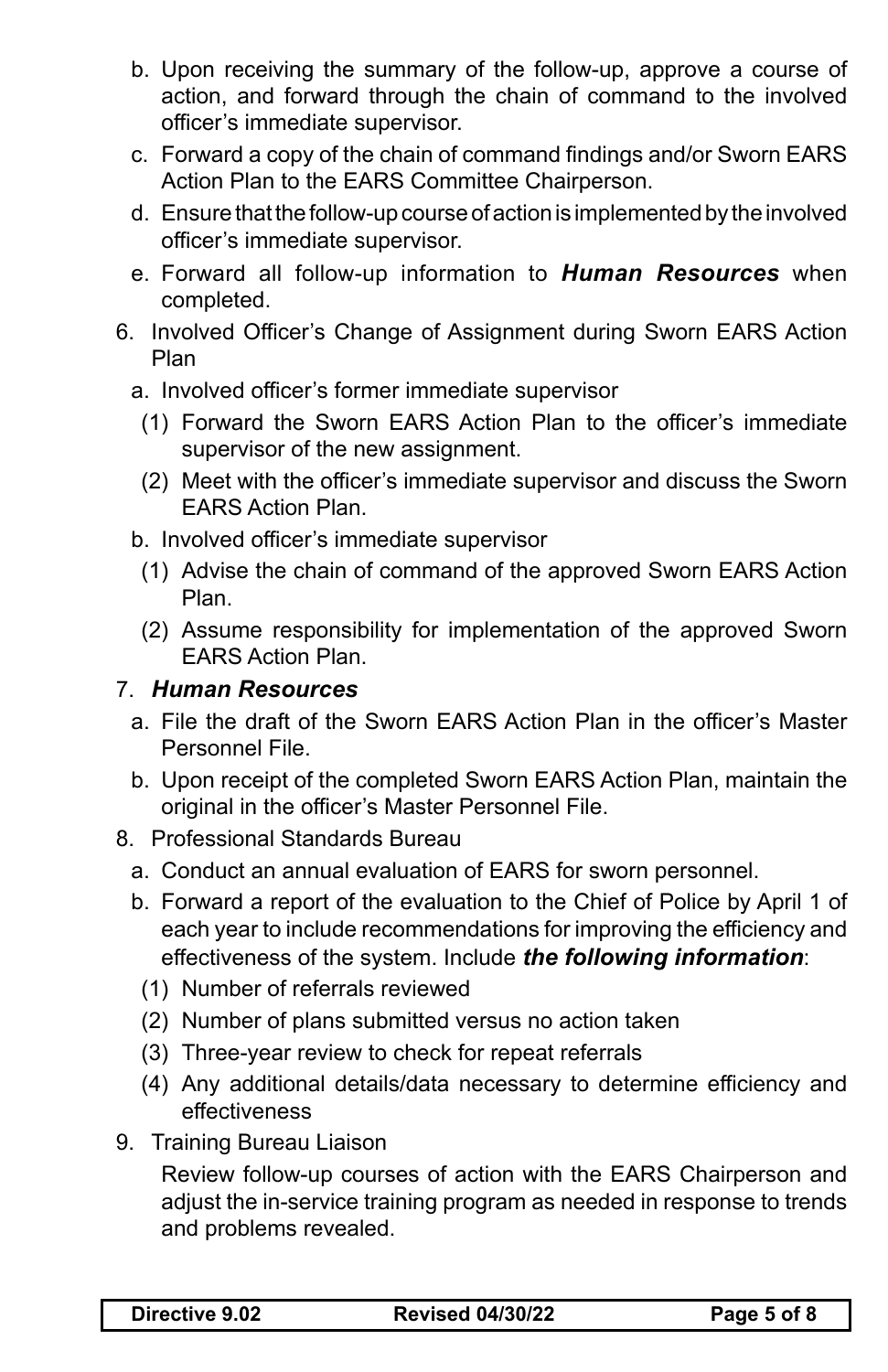- B. EARS for Civilian Personnel
	- 1. IAB

No later than April 1 and October 1 of each year, review the IAB database for citizen complaints involving civilian personnel. Forward the findings with a Civilian EARS Plan, form J-10.110C, to the involved employee's bureau commander/manager when a civilian employee has been involved in three citizen complaints within the previous 12 months.

- 2. Involved Employee's Bureau Commander/Manager Review the findings received from IAB and forward it through the chain of command to the involved employee's immediate supervisor.
- 3. Involved Employee's Immediate Supervisor
	- a. Conduct an interview with the involved employee.
	- b. Complete the Civilian EARS Plan and make a recommendation whether additional counseling or training is needed.
	- c. Within 14 days of receipt, forward the completed Civilian EARS Plan through the chain of command to the involved employee's bureau commander/manager.
- 4. Involved Employee's Chain of Command Review the immediate supervisor's recommendations for accuracy, fairness, and compliance with Division policies.
- 5. Involved Employee's Bureau Commander/Manager
	- a. Review the completed Civilian EARS Plan returned through the chain of command by the involved employee's immediate supervisor.
		- (1) If no further action is required, forward the Civilian EARS Plan through the involved employee's deputy chief to *Human Resources* for filing.
		- (2) If additional counseling or training is recommended and approved:
			- (a) Cause the counseling or training to be scheduled.
			- (b) Notify the involved employee's chain of command.
			- (c) Forward the completed Civilian EARS Plan through the involved employee's deputy chief to *Human Resources* for filing.

## 6. *Human Resources*

Maintain the original Civilian EARS Plan in the employee's Master Personnel File.

- 7. Professional Standards Bureau
	- a. Conduct an annual evaluation of EARS for civilian personnel.
	- b. Forward a report of the evaluation to the Chief of Police by April 1 of each year to include recommendations for improving the efficiency and effectiveness of the system.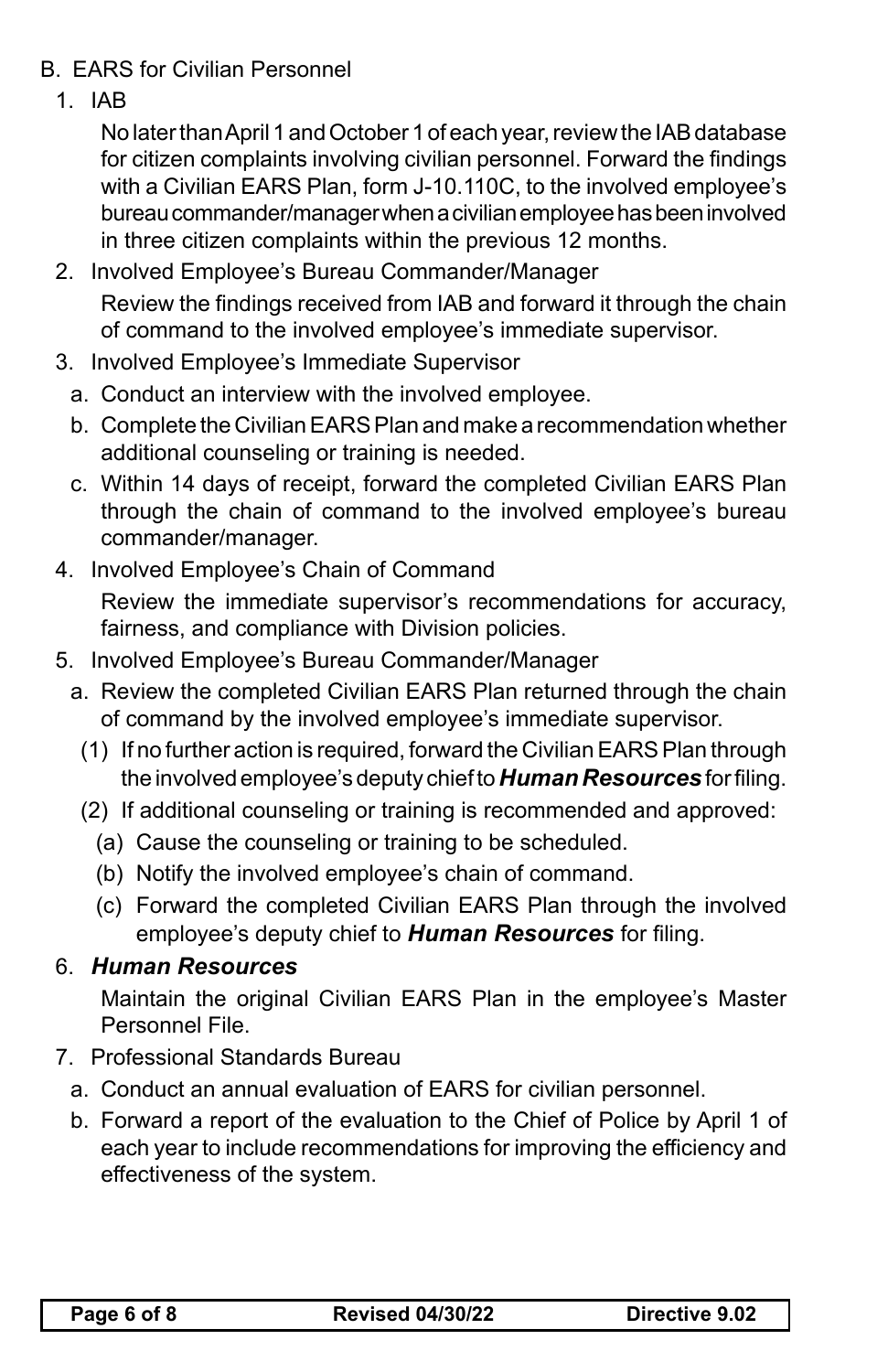- C. TSDP
	- 1. Division Employee Requesting to Participate
		- a. Submit an application to attend training listed in the training course catalog through the chain of command to your bureau commander/ manager.
		- b. Include the following information in the request:
			- (1) The specific skill or skills needing improvement
			- (2) The reason for the remedial training, including any or all of the following
				- (a) Job performance or confidence is hampered or ineffective due to a lack of knowledge or skill in the specified area
				- (b) No basic or previous training received in the specified area
				- (c) Inadequate basic or previous training in the specified area
				- (d) Significant updates or revisions in the specified area since the previous training was conducted
	- 2. Division Supervisor Requesting an Employee's Participation
		- a. Submit a written request through the chain of command to the involved employee's bureau commander/manager.
		- b. Include the following information in the request:
			- (1) Documentation establishing the area of deficiency, such as:
				- (a) Supervisor's personal knowledge
				- (b) Information received from the employee's co-workers
				- (c) Staff inspection report
				- (d) Prosecutor's notification
				- (e) Public notification (for example, complaints)
				- (f) Copies of written examples such as reports, forms, etc.
		- (2) Documentation of unsuccessful steps, instruction, or programs previously implemented and designed to correct the stated deficiency, including any counseling or progressive discipline
	- 3. Involved Employee's Bureau Commander/Manager
		- a. Approve or disapprove the request.
		- b. Forward approved requests to the appropriate training coordinator.
		- c. Return disapproved requests to the originator.

## 4. *Advanced Training Unit Sergeant*

- a. Coordinate TSDP training with the Training Bureau.
- b. Advise the involved employee of the date, time, and location of the scheduled training.
- 5. Involved Employee's Immediate Supervisor

If the training was a result of a supervisory request, monitor the employee for skill improvement.